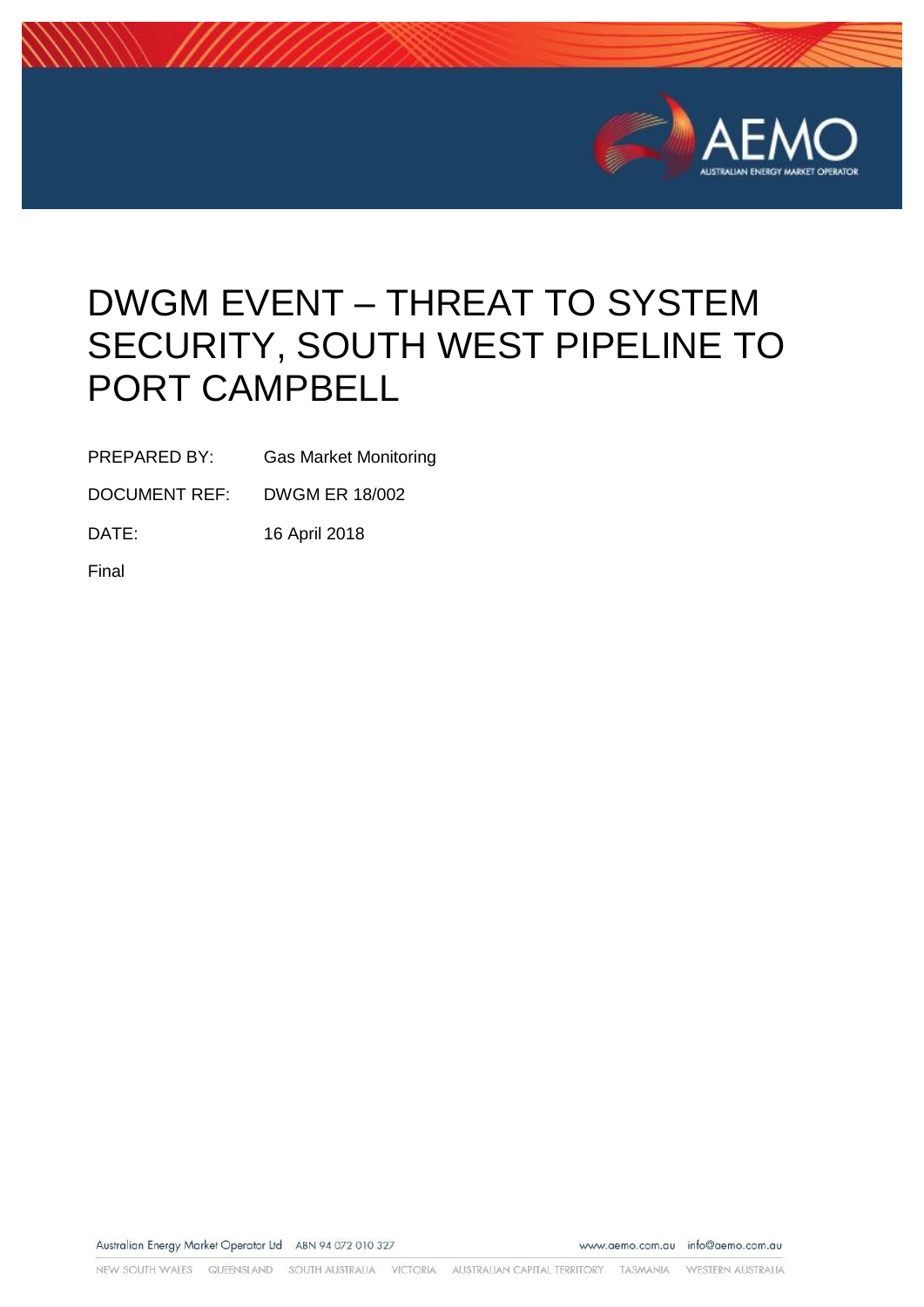

## **Contents**

| $1 \quad \blacksquare$ |  |  |  |
|------------------------|--|--|--|
| 2                      |  |  |  |
| 3                      |  |  |  |
| $\overline{4}$<br>4.1  |  |  |  |
| 5                      |  |  |  |
| 5.1                    |  |  |  |
| 5.2                    |  |  |  |
| 6                      |  |  |  |
|                        |  |  |  |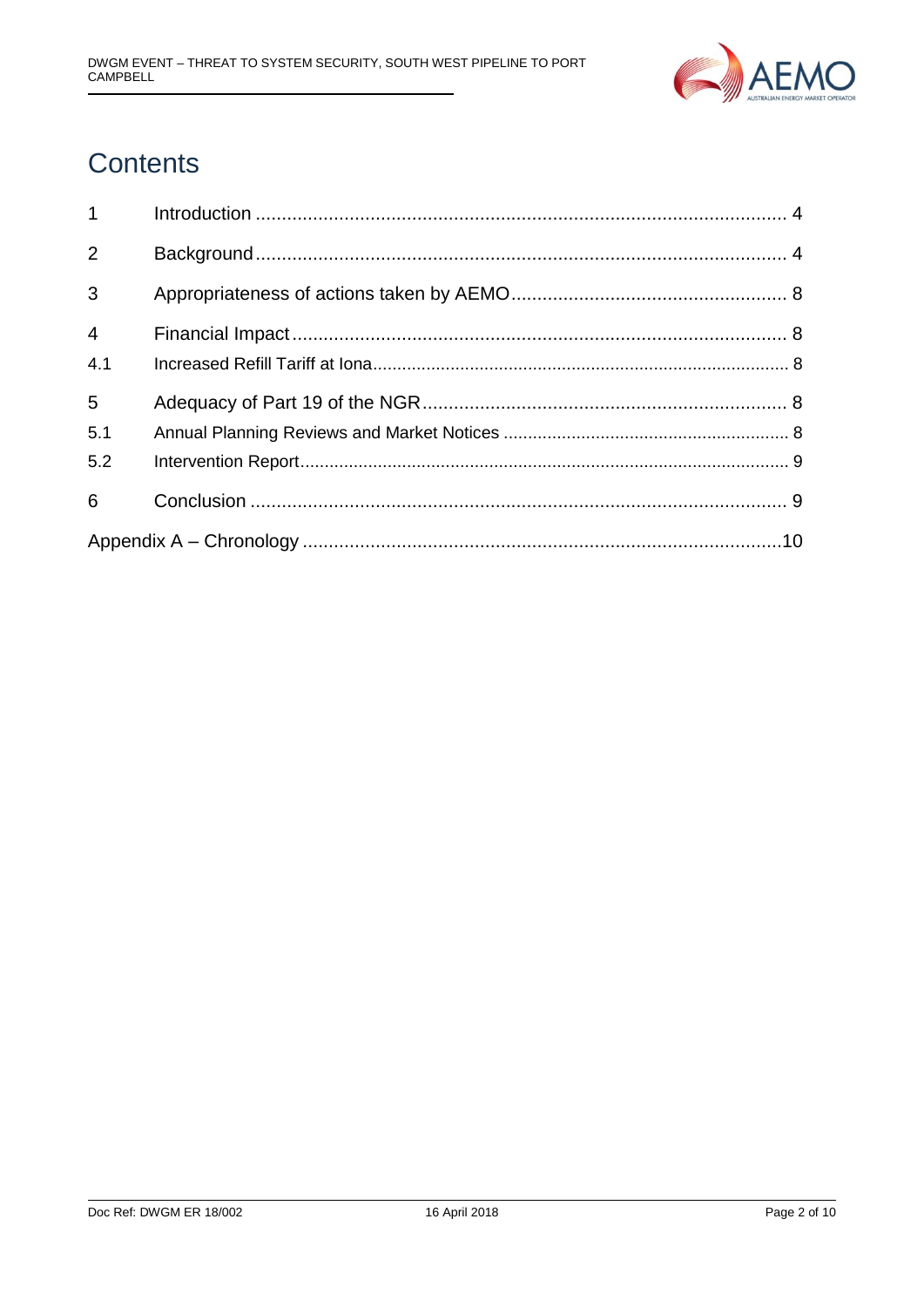

## IMPORTANT NOTICE

#### **Purpose**

AEMO has prepared this report pursuant to rule 351 of the National Gas Rules, using information available as at 10 April 2018, unless otherwise specified.

#### **Disclaimer**

AEMO has made every effort to ensure the quality of the information in this report but cannot guarantee its accuracy or completeness. Any views expressed in this report are those of AEMO unless otherwise stated, and may be based on information given to AEMO by other persons.

Accordingly, to the maximum extent permitted by law, AEMO and its officers, employees and consultants involved in the preparation of this report:

- make no representation or warranty, express or implied, as to the currency, accuracy, reliability or completeness of the information in this report; and
- are not liable (whether by reason of negligence or otherwise) for any statements or representations in this report, or any omissions from it, or for any use or reliance on the information in it.

#### **Copyright**

© 2018 Australian Energy Market Operator Limited.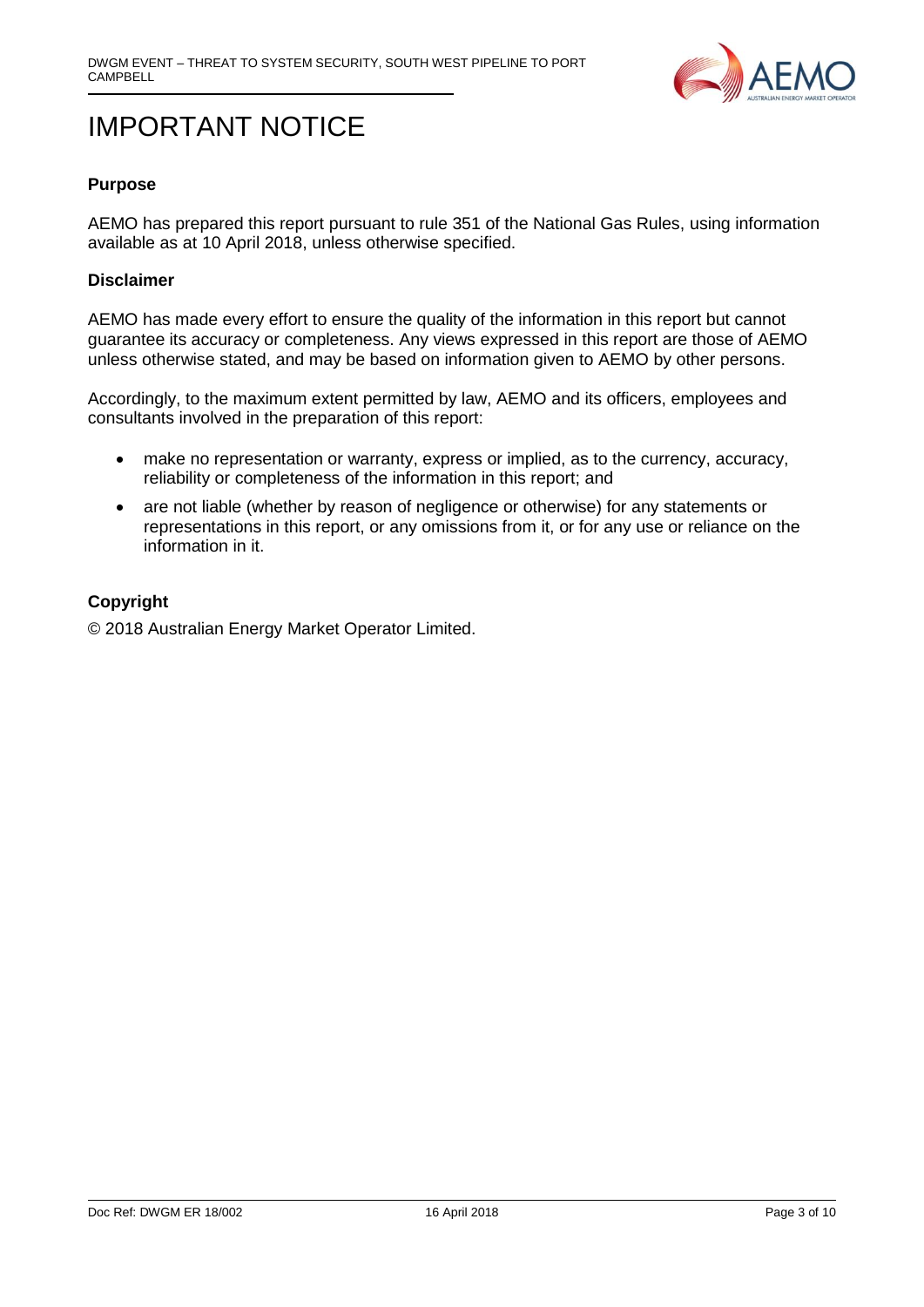

## <span id="page-3-0"></span>**1 Introduction**

AEMO issued a notice of a threat to system security in the Victorian Declared Wholesale Gas Market (DWGM) on 10 March 2017 due to the potential risk of gas supply sources being incapable of meeting forecast gas demand on the South West Pipeline (SWP) to Port Campbell. This potential threat was identified in the 2017 Victorian Gas Planning Review<sup>1</sup> (VGPR) and was due to the transportation capacity constraint on the SWP to Port Campbell. As a result of this constraint forecasts showed the potential for curtailments in demand, and an inability to sufficiently refill Iona underground gas storage (UGS) prior to winter 2018 and for subsequent winters.

Following AEMO's notification of a threat to system security, APA augmented the SWP relieving the constraint. AEMO rescinded the notification of the threat to system security in the 2018 Victorian Gas Planning Report Update.

Rule 351(1)(b) of the National Gas Rules (NGR) requires that AEMO investigate and prepare a report following an event which is or may be a threat to system security. Rule 351 also requires that AEMO assess and advise on:

- the adequacy of the provisions of the NGR relevant to the event or events;
- the appropriateness of actions taken by AEMO in relation to the event or events; and
- the costs incurred by AEMO and registered participants as a consequence of responding to the event or events.

This report is published in accordance with rule 351(2) of the NGR. All times used in this report are AEST (Market Time), and a chronology of events is included in [Appendix A –](#page-9-0) Chronology.

### <span id="page-3-1"></span>**2 Background**

The Port Campbell hub consists of the Iona UGS, Minerva Gas Plant and Otway Gas Plant. These facilities supply natural gas to South Australia via the SEA Gas pipeline, provide gas to the Mortlake gas fired power station and deliver gas to the Victorian Declared Transmission System (DTS) via the SWP.

Iona UGS plays an important role in supplying gas to Victoria during the winter peak period. It has a total storage capacity of 26 PJ and is capable of supplying up to 435 TJ/d. Typically storage is depleted in winter to supply peak demand and refilled during non-winter months from gas either produced at Port Campbell or withdrawn from the DTS via the SWP.



*Figure 1: Port Campbell actual and forecast production (as of 2018)*

<sup>-</sup><sup>1</sup> AEMO. 2017 Victorian Gas Planning Report, March 2017. Available at: [https://www.aemo.com.au/-](https://www.aemo.com.au/-/media/Files/Gas/National_Planning_and_Forecasting/VGPR/2017/2017-VICTORIAN-GAS-PLANNING-REPORT.pdf)

[<sup>/</sup>media/Files/Gas/National\\_Planning\\_and\\_Forecasting/VGPR/2017/2017-VICTORIAN-GAS-PLANNING-REPORT.pdf.](https://www.aemo.com.au/-/media/Files/Gas/National_Planning_and_Forecasting/VGPR/2017/2017-VICTORIAN-GAS-PLANNING-REPORT.pdf) Viewed: 11 April 2017.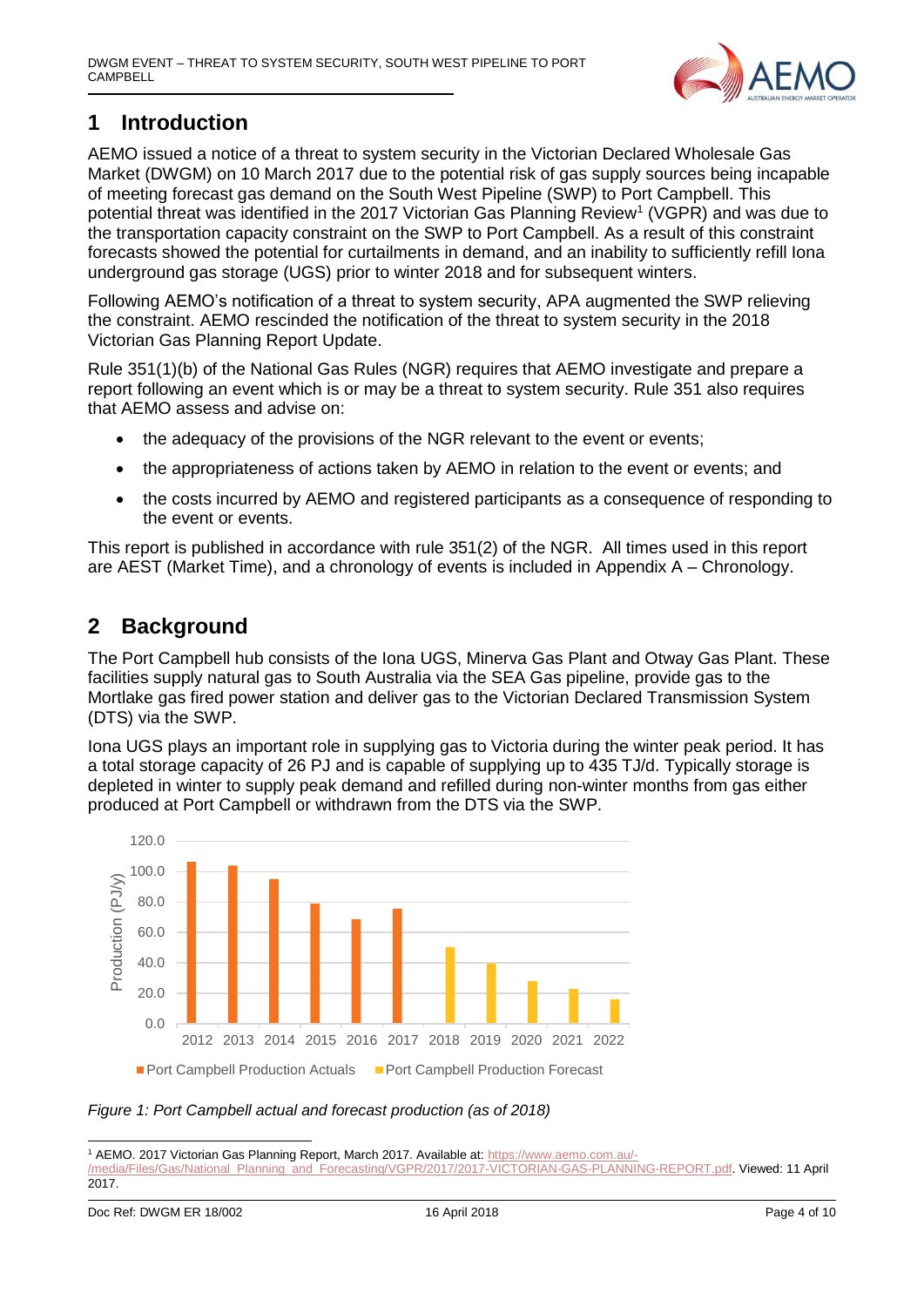

Port Campbell production has been declining since 2012 (**Error! Reference source not found.**). This has a two-fold effect on Iona UGS:

- 1. Reduced production in Port Campbell places an increased reliance on Iona UGS to supply more gas during the winter period; and
- 2. Iona UGS has an increased reliance on withdrawing gas from the DTS via the SWP to refill storage during summer.

In October 2015, AEMO presented an issues paper to the Gas Wholesale Consultative Forum (GWCF) highlighting that the SWP withdrawals were likely to become increasingly constrained. The declining Port Campbell production was forecast to impact the ability of Iona UGS to adequately refill. Several options were outlined within the paper to increase SWP withdrawal capacity through system augmentation.

AEMO further highlighted the need for the capacity expansion in two Victorian Gas Planning Reports. These reports are required under NGR 323 to provide an assessment of the adequacy of the DTS to supply peak day demand and annual consumption over a five-year outlook period.

The 2016 VGPR Update, which was published in February 2016, provided further detail of the forecast SWP withdrawal constraint at Port Campbell and outlined five options to augment the system to increase capacity.

On 10 March 2017 AEMO published the 2017 VGPR. In the report, AEMO outlined that a threat to system security had arisen due to a forecast inability to refill Iona UGS prior to winter 2019 and there was uncertainty it could be sufficiently refilled prior to winter 2018. The inability to refill Iona UGS for winter 2019 was forecast to result in a shortfall of 10 PJ which would impact winter peak day supply.

AEMO also made a submission to the AER during the APA Victorian Transmission System Access Arrangement 2018-22 process to highlight the forecast requirement for expansion of the SWP withdrawal capacity. The AER accepted the proposed SWP augmentation works in its draft decision on 6 July 2017 $2$ .

Withdrawals from the SWP at Port Campbell are supported by compression at Brooklyn Compressor Station (BCS). Prior to the augmentation at BCS, gas had to flow via the Brooklyn-Corio Pipeline (BCP) before being transported to Port Campbell along the SWP [\(Figure 2\)](#page-4-0).



<span id="page-4-0"></span>*Figure 2: Simple flow diagram of Brooklyn Compressor Station*

-

<sup>2</sup> AER – APA Victorian Transmission System – Access Arrangement 2018-22 Draft Decision - Attachment 6 – Capital expenditure, July 2017, p.20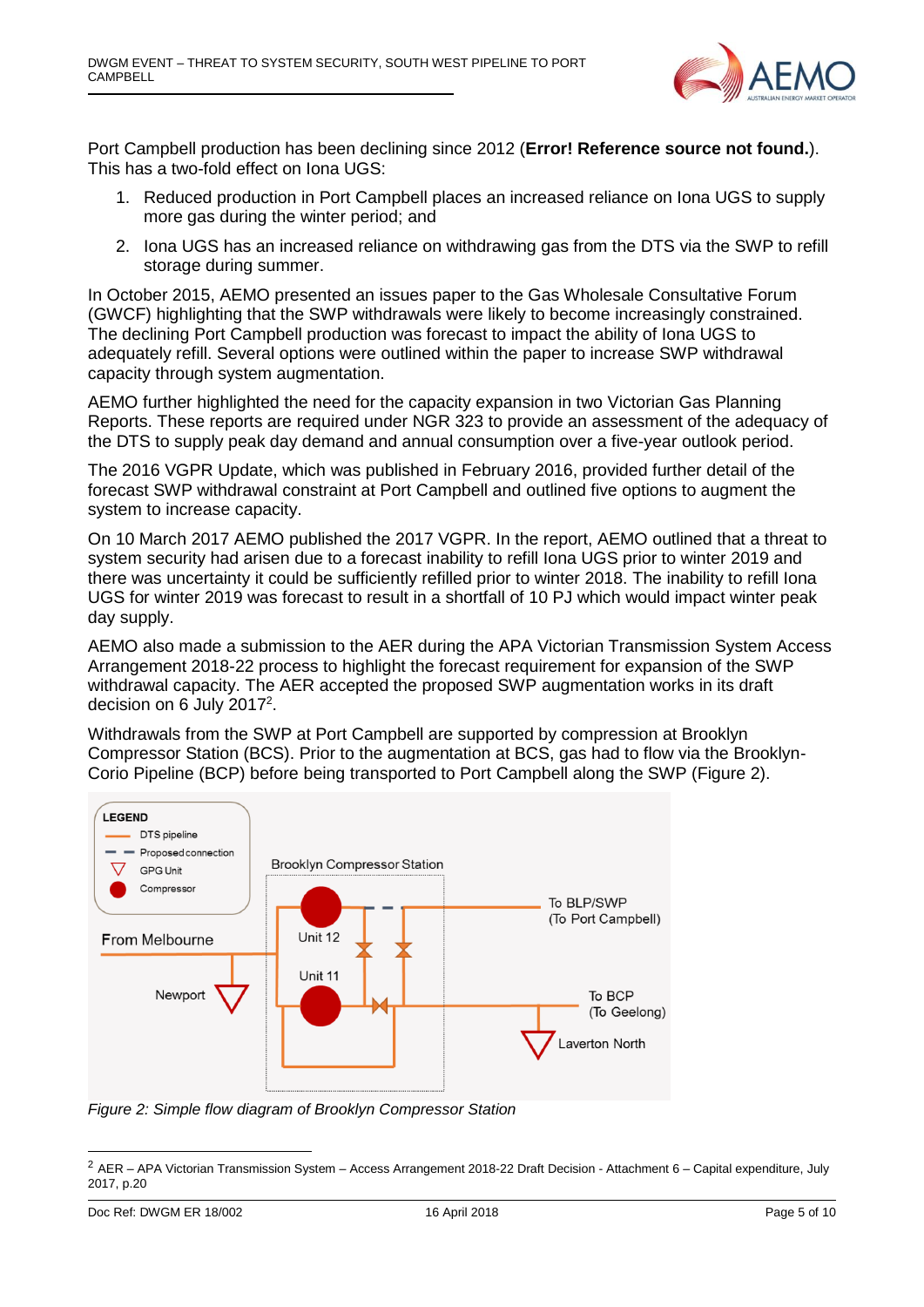

This transport route via the BCP meant that BCS had to support the entirety of demand at offtakes between Brooklyn and Geelong prior to gas being withdrawn at Port Campbell. This took a large portion of the compressed gas that could otherwise be made available for withdrawal. [Figure 3](#page-5-0) shows the difference in SWP withdrawal capacity between the pre-augmentation configuration, where gas needed to pass via BCP, versus the post-augmentation direct compression into the BLP and westbound compression at Winchelsea Compressor Station.



<span id="page-5-0"></span>*Figure 3 SWP withdrawal capacity pre- vs post-augmentation for varying system demands (2017 VGPR)*

Following the identification and communication of the threat to system security, AEMO worked with the APA to augment the system and expand the SWP withdrawal capacity.

The annual net injection quantity into the DTS from the Port Campbell hub (which includes all flows through injection and withdrawal meters at the Iona CPP) hit a record low in 2017 with only 2 PJ supplied [\(Figure 4\)](#page-5-1). This represented a 73% decline from 2016 and a 94% decline when compared to the 2013-2015 average.



<span id="page-5-1"></span>*Figure 4 Annual net injection quantities from the Port Campbell hub supplied to the DTS*

Net withdrawals from the SWP also increased in 2017, with 6.3 PJ taken between November 2017 and February 2018 [\(Figure 5\)](#page-6-0). 1.4 PJ of this, or 20% of the total net withdrawal quantity, was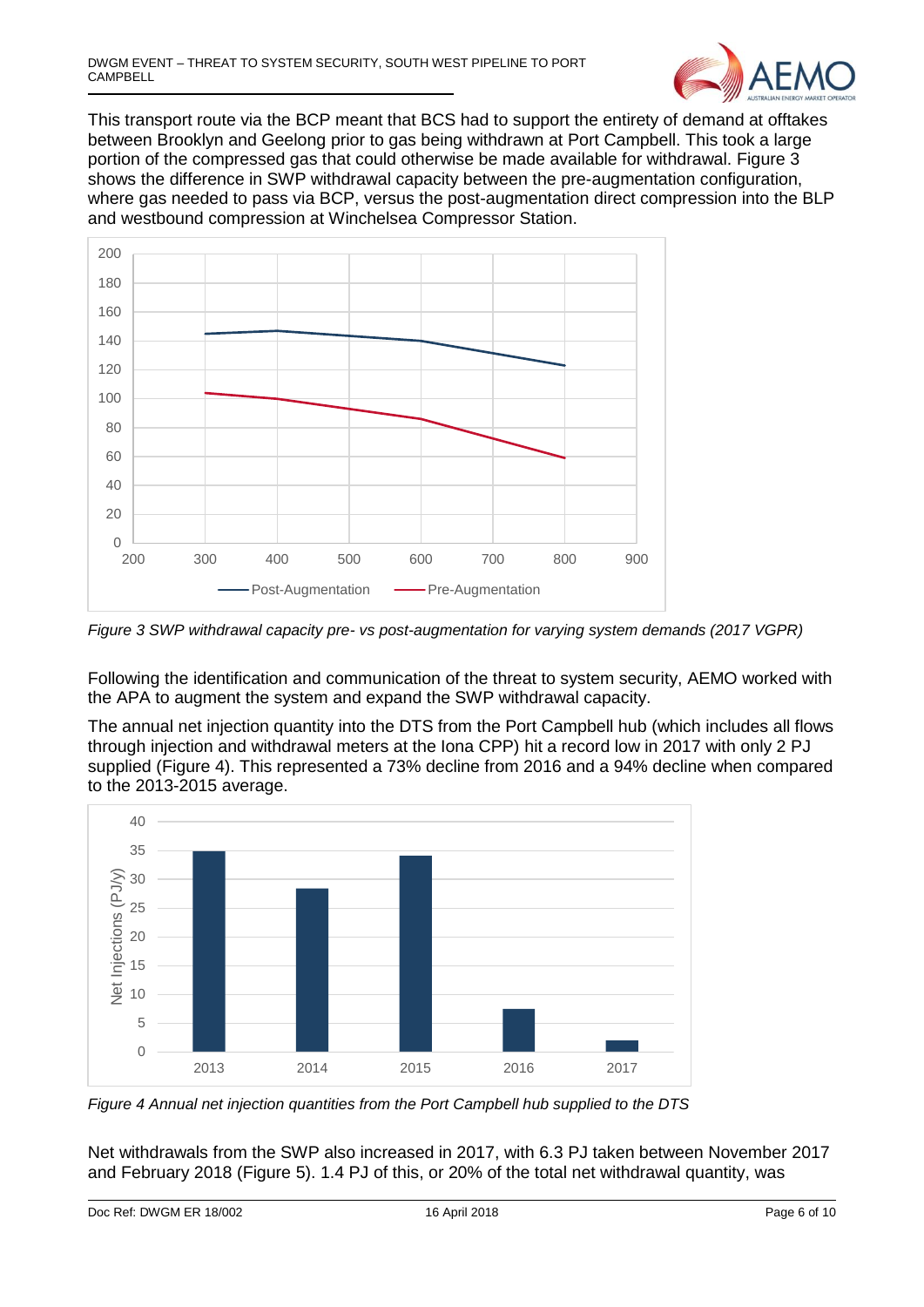

transported using BCS Unit 10 which was made available by the DTSSP to temporarily boost capacity while the augmentation works were in progress.



<span id="page-6-0"></span>*Figure 5 Net injection quantity realised during the last five summer periods (November - February)*

The augmentation was officially completed in March 2018 and Figure 6 shows how the augmentation has achieved its objective of relieving the constraint on the SWP. Consequently, AEMO is satisfied that the threat to system security has subsided and rescinded it accordingly on 29 March 2018 in the 2018 VGPR update.



*Figure 6 – Comparison of SWP capacities pre and post augmentation*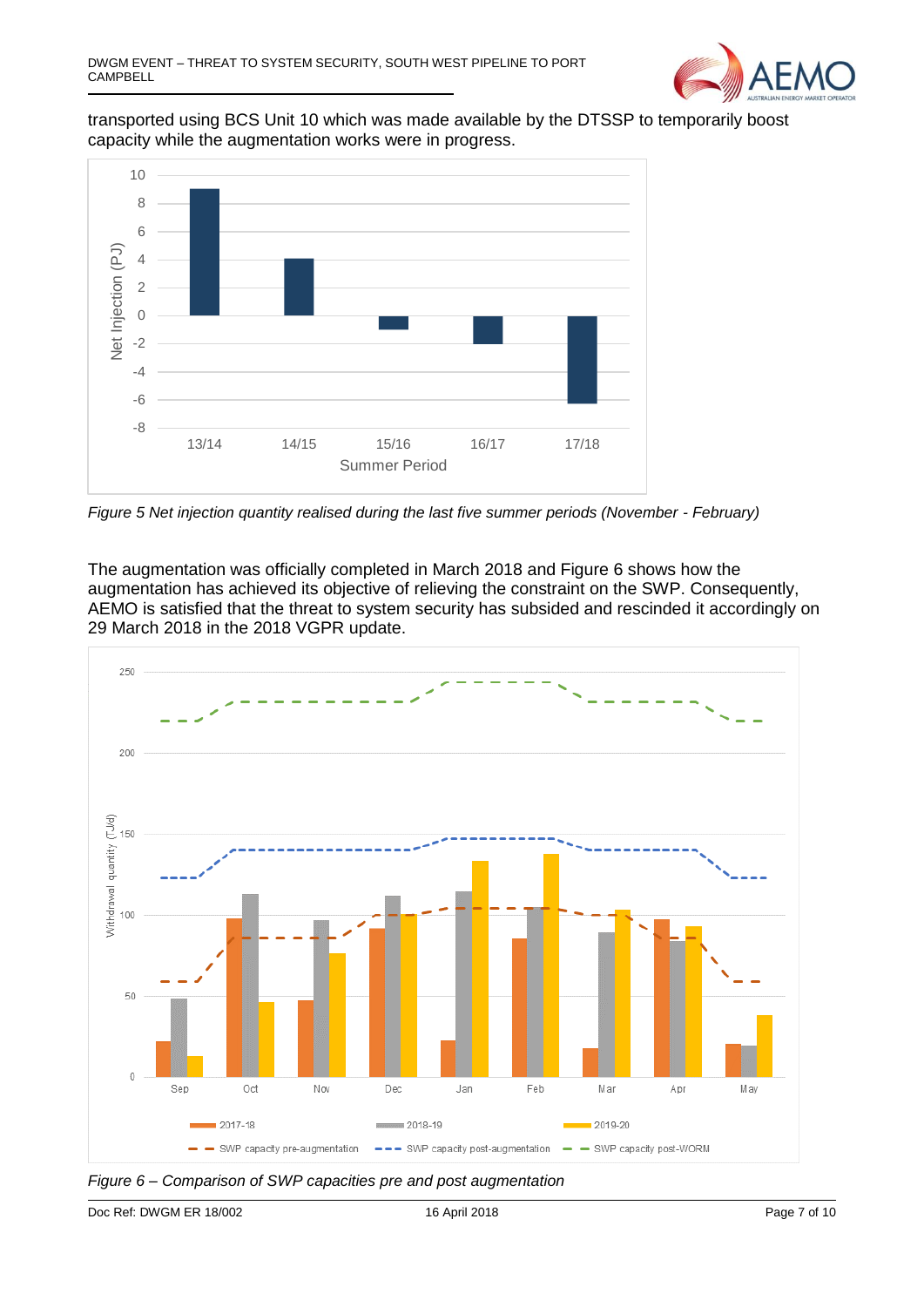

### <span id="page-7-0"></span>**3 Appropriateness of actions taken by AEMO**

AEMO's objectives during this event were to:

- Operate in accordance with the NGR and the Wholesale Market Procedures;
- Limit the risk of involuntary curtailment to customers including the Laverton North Power Station;
- Alleviate the threat to system security and return the DTS to normal operating conditions.

In this case, AEMO issued a notice of a threat to system security to highlight the potential risk to Market Participants with regards to the potential curtailment of demand, and worked closely with the DTSSP to expand SWP's capacity to an adequate level.

### <span id="page-7-1"></span>**4 Financial Impact**

#### <span id="page-7-2"></span>**4.1 Increased Refill Tariff at Iona**

APA determined that the refill tariff at Iona is to be increased from \$0.054/GJ to \$0.079/GJ over the period 2018-2022 to reflect the cost of the capacity expansion, this was accepted by the AER in its final decision on the access arrangement<sup>3</sup>.

### <span id="page-7-3"></span>**5 Adequacy of Part 19 of the NGR**

In respect of this event, AEMO has assessed the application and adequacy of NGR provisions relating to annual planning reviews, and market notices, maintenance approval, and this intervention report.

#### <span id="page-7-4"></span>**5.1 Annual Planning Reviews and Market Notices**

NGR 323 requires AEMO to prepare and publish an annual planning review to include forecasts for the DTS, and to include matters such as mismatches between supply, demand and capacity. NGR 341(1)(a) requires that when AEMO believes a threat to system security is indicated by the VGPR, it must notify registered participants as soon as practicable, including AEMO's estimate of the nature and location of the potential threat, whether AEMO will need to intervene, and the system withdrawal zones that are likely to be impacted.

On 10 March 2017, AEMO published the 2017 VGPR highlighting the potential that Iona UGS would not be able to adequately refill for 2018 and 2019, and notified the market of this risk, seeking a market response to the threat to system security.

AEMO's responses to threats to system security are limited to operational responses including the curtailment of customers. If Market Participants and the DTSSP were unable to resolve a threat identified through the Access Arrangement process then AEMO as the transmission network operator would be reliant on operational responses or Government intervention.

AEMO notes that some participants have made submissions regarding the appropriateness of the access arrangement process to the AEMC with regards to their "Review into the scope of economic regulation applied to covered pipelines"<sup>4</sup>.

<sup>-</sup><sup>3</sup> AER – APA Victorian Transmission System – Access Arrangement 2018-22 Draft Decision - Attachment 10 – Reference tariff setting – July 2017.

<sup>4</sup> AEMC, Review into the scope of economic regulation applied to covered pipelines. Available at [https://www.aemc.gov.au/markets](https://www.aemc.gov.au/markets-reviews-advice/review-into-the-scope-of-economic-regulation-appli)[reviews-advice/review-into-the-scope-of-economic-regulation-appli](https://www.aemc.gov.au/markets-reviews-advice/review-into-the-scope-of-economic-regulation-appli)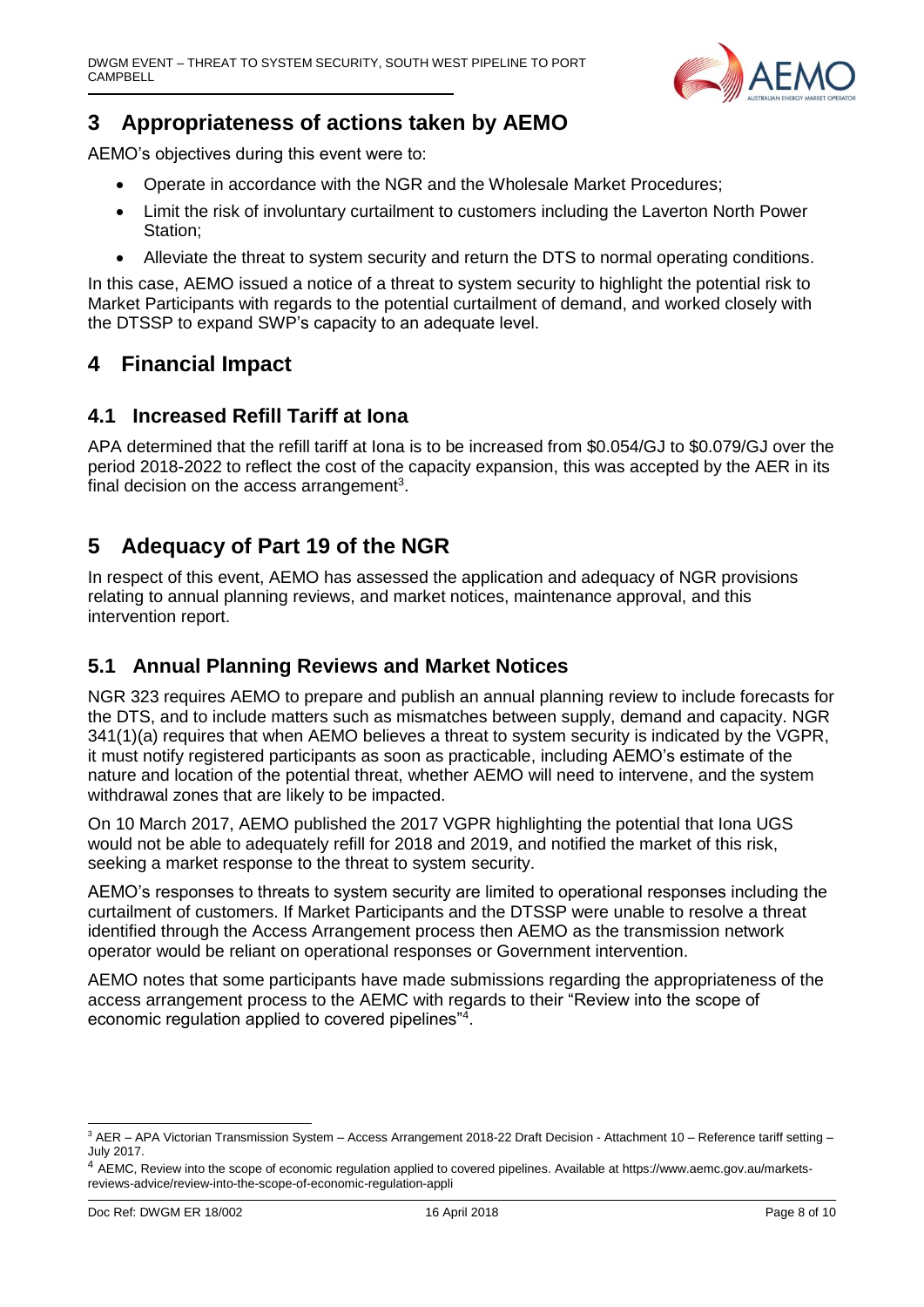

#### <span id="page-8-0"></span>**5.2 Intervention Report**

NGR 351 places an obligation on AEMO to publish an Intervention Report within 10 business days after an event, which includes an event that in AEMO's reasonably opinion, is or may be a threat to system security (351(b)).

AEMO is of the opinion that NGR 351 should be further clarified, as there is a level of ambiguity in if and when an Intervention Report should be produced where the threat to system security is identified in the VGPR and the threat to system security event is forecast but has not actually occurred.

Also, the requirement for AEMO to publish an Intervention Report within 10 business days following an event limits AEMO's ability to conduct a thorough investigation into the circumstances of the event, given the requirement to assess:

- the adequacy of the Rules;
- the appropriateness of actions taken by AEMO; and
- the costs incurred by AEMO and Registered participants as a consequence of responding to the event or events.

AEMO has previously recommended to allow sufficient time for investigation and subsequent report preparation, the requirement to prepare this report should be aligned with NGR 355 to be:

- within 10 business days notify Participants of this event; and
- within 20 business days following the issue of the final statement for that gas day, publish an Intervention Report.

Given the nature of this Intervention Report, AEMO is of the opinion the previous recommendation should be updated to be:

- within 10 business days, following the end of an event, notify Participants of this event; and
- within 20 business days following the issue of the final statement for that gas day, publish an Intervention Report. Where there is no settlement impact the report is to be published with 20 business days of the event.

## <span id="page-8-1"></span>**6 Conclusion**

AEMO issued a notice of a threat to system security in the Victorian DWGM on 10 March 2017 to highlight a potential threat to system security due to the forecast constraint on South West Pipeline's capacity, which may lead to a curtailment of demand that directly impacts on both the operation of the Declared Transmission System, and the refilling of the Iona Underground Storage facility, from 2018 onwards.

On 29 March 2018, the SWP augmentation was officially completed and AEMO rescinded the threat to system security.

Following this event, AEMO has assessed the application and adequacy of associated NGR provisions, and finds that all provisions were applied correctly.

Please direct any feedback or questions regarding this report to [GasMarket.Monitoring@aemo.com.au.](mailto:GasMarket.Monitoring@aemo.com.au)